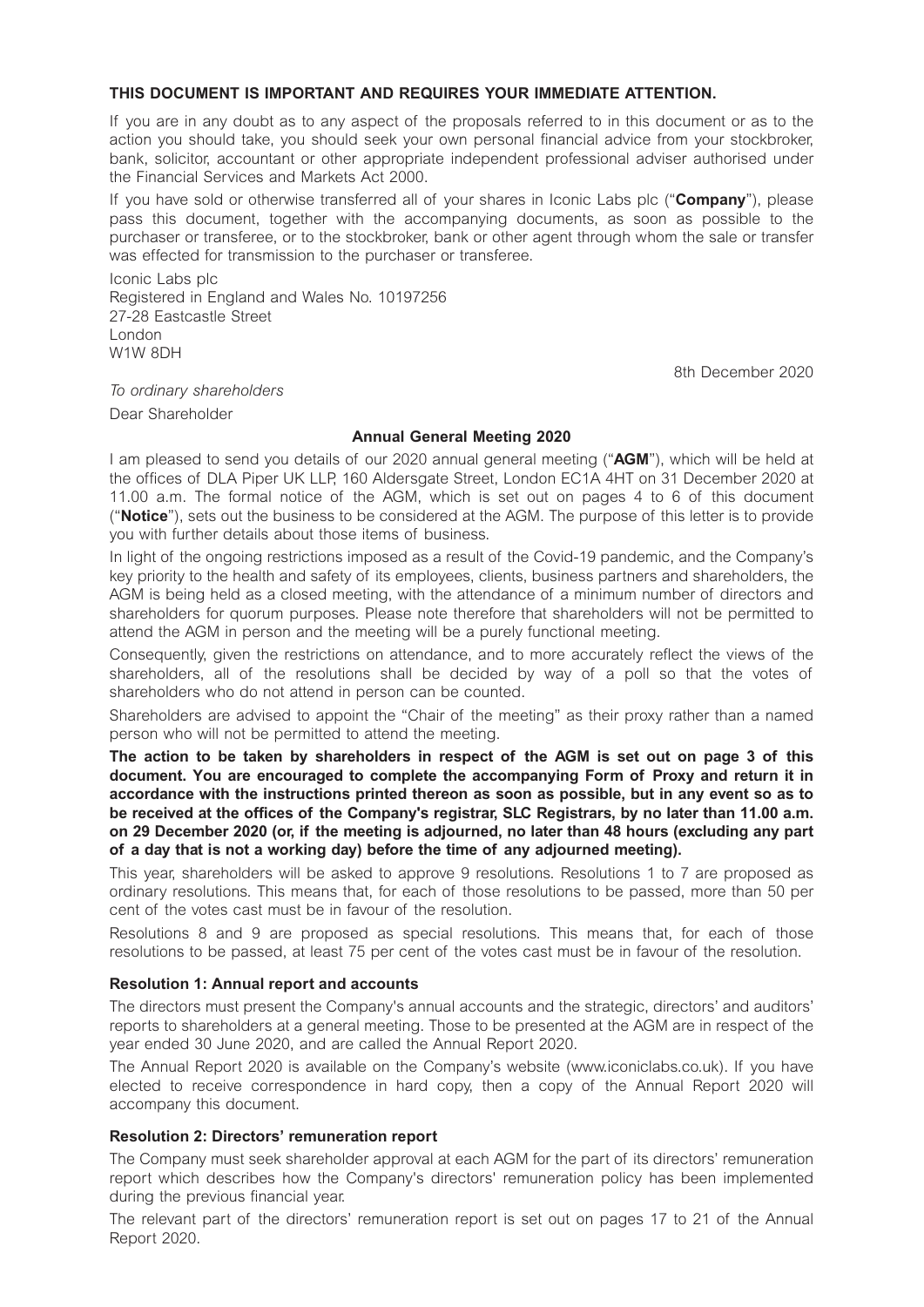# **Resolutions 3 to 4: Reappointment of directors**

Resolution 3 proposes the reappointment of Liam Harrington as a director. This is in accordance with the Company's articles of association, which require that one third of the directors (or the number nearest to but not exceeding one third) retire by rotation at each AGM, with each director also being subject to reappointment at intervals of not more than three years. As the three executive directors have been directors for the longest period of time since they were last appointed or reappointed by shareholders, the Company proposes the reappointment of Liam Harrington.

Resolution 4 proposes the reappointment of Katharine Lewis as a director. Under the Company's articles of association, any new director appointed by the board must retire and seek reappointment at the next AGM following their appointment. This gives shareholders the opportunity to confirm that appointment.

Biographies of each of these directors are set out on page 13 of the Annual Report 2020, together with a full explanation of the reasons why the board believes these directors should be reappointed to the board.

## **Resolutions 5 and 6: Reappointment and remuneration of auditors**

The Company is required to appoint auditors at each general meeting at which its annual accounts and reports are presented to shareholders. The Audit Committee, which has evaluated the effectiveness and independence of the external auditors, has recommended to the board that Crowe UK LLP be proposed for re appointment. Therefore, resolution 5 proposes the reappointment of Crowe UK LLP as auditors (to hold office until the next such meeting).

In accordance with normal practice, resolution 6 authorises the Audit Committee to determine the auditors' remuneration.

## **Resolution 7: Authority to allot shares**

Generally, the directors may only allot shares in the Company (or grant rights to subscribe for, or to convert any security into, shares in the Company) if they have been authorised to do so by shareholders.

# Resolution 7 is in two parts.

In line with guidance issued by the Investment Association, if passed, part 7.1 of resolution 7 will authorise the directors to allot shares in the Company (and to grant rights to subscribe for, or to convert any security into, shares in the Company) up to an aggregate nominal amount of £124,684.16. This amount represents approximately one third of the issued ordinary share capital of the Company as at 7 December 2020, being the last practicable date before the publication of this document.

In addition, if passed, part 7.2 of resolution 7 will authorise the directors to allot ordinary shares in the Company (and to grant rights to subscribe for, or to convert any security into, ordinary shares in the Company) in connection with a rights issue only up to a further aggregate nominal amount of £124,684.16. This amount represents approximately one third of the issued ordinary share capital of the Company as at 7 December 2020, being the last practicable date before the publication of this document.

If given, these authorities will expire at the conclusion of the Company's next AGM or on the date which is 15 months after the date of the AGM (whichever is the earlier). It is the directors' intention to renew the allotment authority each year.

As at the date of this document, no ordinary shares are held by the Company in treasury.

The directors have no current intention to exercise either of the authorities sought under resolution 7. However, the directors consider that it is in the best interests of the Company to have the authorities available so that they have the maximum flexibility permitted by institutional shareholder guidelines to allot shares or grant rights without the need for a general meeting should they determine that it is appropriate to do so to respond to market developments or to take advantage of business opportunities as they arise.

# **Resolution 8: Disapplication of pre emption rights**

Generally, if the directors wish to allot new shares or other equity securities (within the meaning of section 560 of the Companies Act 2006 ("Act") for cash, then under the Act they must first offer such shares or securities to ordinary shareholders in proportion to their existing holdings. These statutory pre emption rights may be disapplied by shareholders.

Resolution 8 which will be proposed as a special resolution, will enable the directors to allot equity securities up to a maximum aggregate nominal amount of £37,405.25 without having to comply with statutory pre emption rights.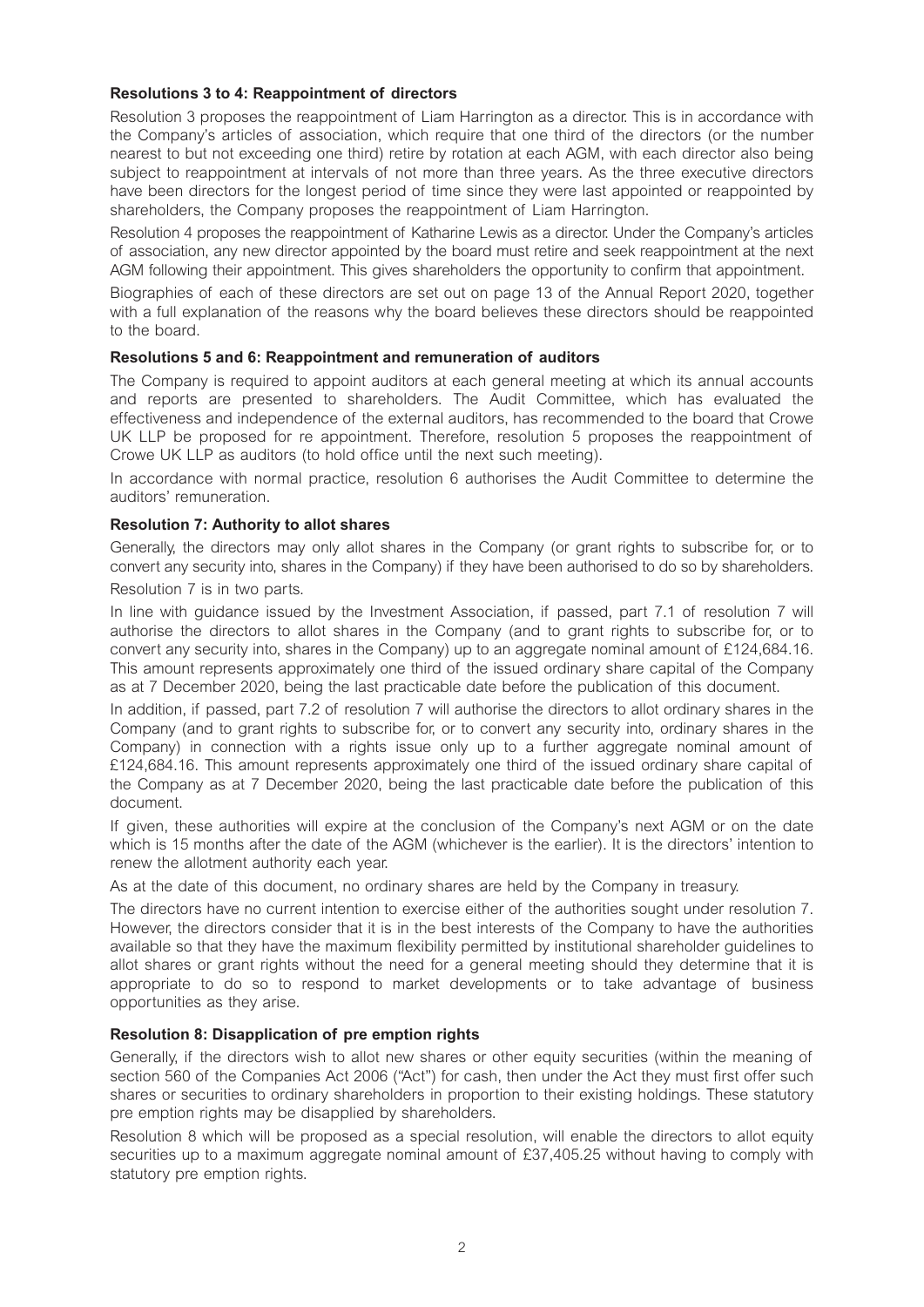The powers proposed under resolution 8 will be limited to allotments:

- (a) up to an aggregate nominal amount of (i) £249,368.32 in connection with a rights issue or (ii) £124,684.16 in connection with an open offer or other pre emptive offer, in each case to ordinary shareholders and to holders of other equity securities (if required by the rights of those securities or the directors otherwise consider necessary), but (in accordance with normal practice) subject to such exclusions or other arrangements, such as for fractional entitlements and overseas shareholders, as the directors consider necessary; and
- (b) in any other case, up to an aggregate nominal amount of £37,405.25 (which represents approximately ten per cent of the issued ordinary share capital of the Company as at 7 December 2020, being the last practicable date before the publication of this document). The board considers that in light of the current public health situation and consequent negative consequences for the UK and global economy it is prudent that the Company has increased flexibility to raise capital quickly on a non-pre-emptive basis, but at a level which is still consistent with the authorities sought by and granted to other smaller listed companies.

If given, this power will expire at the conclusion of the Company's next AGM or on the date which is 15 months after the date of the AGM (whichever is the earlier). It is the directors' intention to renew this power each year.

## **Resolution 9: Purchase by the Company of its own shares**

Resolution 9, which will be proposed as a special resolution, if passed, it will allow the Company to purchase up to 3,740,524,804 ordinary shares in the market (which represents approximately 10 per cent of the issued ordinary share capital of the Company as at 7 December 2020, being the last practicable date before the publication of this document). The minimum and maximum prices for such a purchase are set out in the resolution. If given, this authority will expire at the conclusion of the Company's next AGM or on the date which is 15 months after the date of the AGM (whichever is the earlier). It is the directors' intention to renew this authority each year.

The directors have no current intention to exercise the authority sought under resolution 9 to make market purchases, but consider the authority desirable to provide maximum flexibility in the management of the Company's capital base. If passed, the directors will only exercise this authority if they believe that to do so would be a prudent use of the company's cash resources and would result in an increase in earnings per share and would be in the best interests of the Company and of its shareholders generally.

The directors intend to cancel any shares purchased under this authority. No shares will be held as treasury shares.

#### **Recommendation**

The directors consider that all the resolutions set out in the Notice are in the best interests of the Company and its shareholders as a whole. Those directors who hold shares in the Company will be voting in favour of all of the resolutions, and unanimously recommend that you do so as well.

#### **Action to be taken**

If you would like to vote on the resolutions set out in the Notice, please appoint a proxy or proxies by completing the Form of Proxy sent to you with this document to be sent to you on, and returning it to our registrars.

Your proxy appointment must be received by 11.00 a.m. on 29 December 2020. Further details relating to voting by proxy are set out in the notes to the Notice on page 7 of this document and in the Proxy Form.

Yours sincerely

**John Quinlan**  *Chief Executive Officer*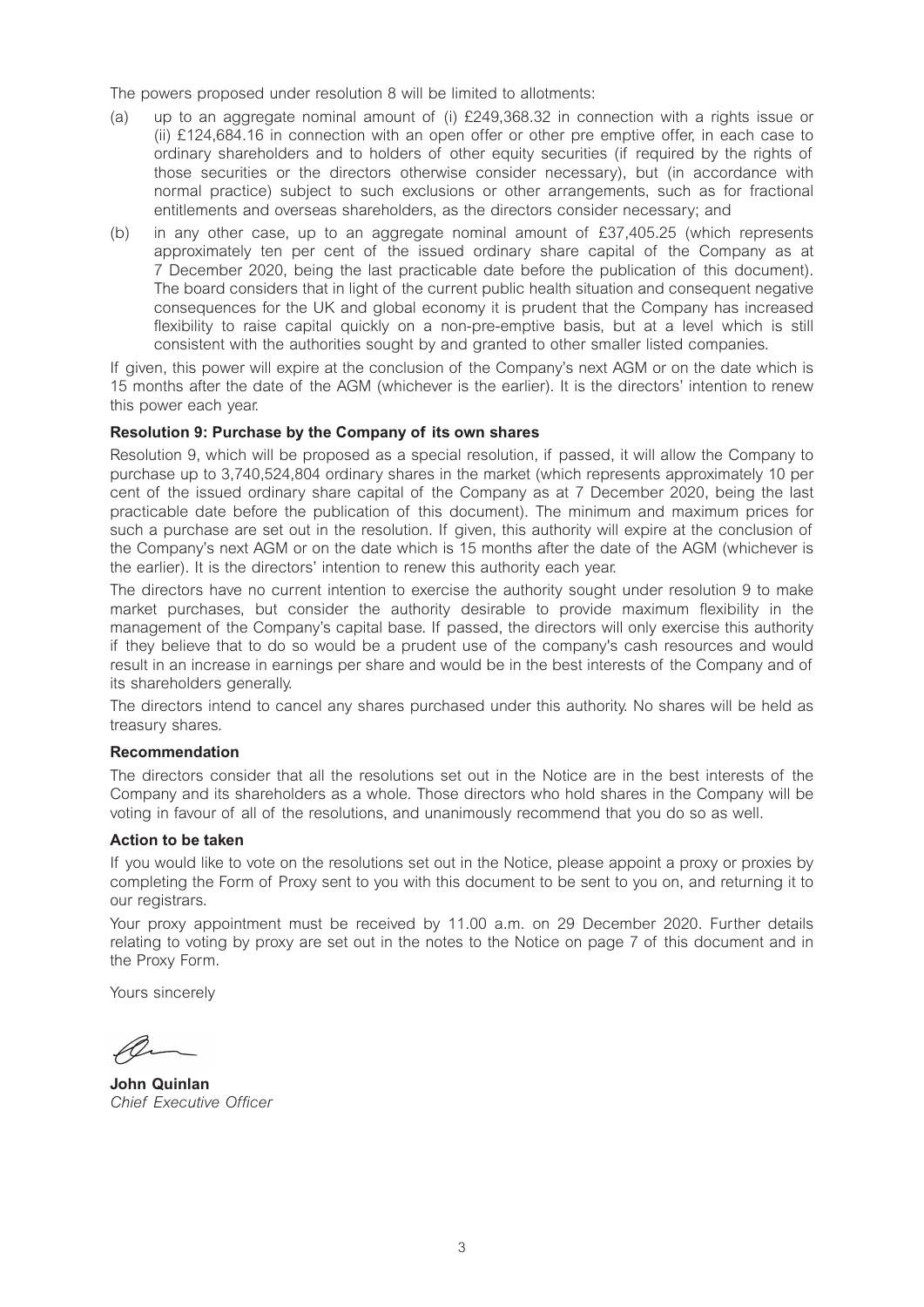## **ICONIC LABS PLC**

*(Registered in England and Wales with no: 10197256)* 

# **NOTICE OF ANNUAL GENERAL MEETING**

Notice is given that the 2020 annual general meeting of Iconic Labs plc ("**Company**") will be held at the offices of DLA Piper UK LLP, 160 Aldersgate Street, London EC1A 4HT on 31 December 2020 at 11.00 a.m. for the purposes of considering and, if thought fit, passing the following resolutions, which will be proposed as ordinary resolutions and special resolutions as appropriate.

## **To consider and, if thought fit, to pass the following resolutions as ordinary resolutions:**

- 1. To receive the Company's annual accounts and the strategic, directors' and auditors' reports for the year ended 30 June 2020.
- 2. To approve the directors' remuneration report (other than the part containing the directors' remuneration policy) for the year ended 30 June 2020.
- 3. To reappoint Liam Harrington as a director of the Company, having retired by rotation in accordance with the articles of association of the Company.
- 4. To reappoint Katharine Lewis, who has been appointed by the board since the last annual general meeting, as a director of the Company.
- 5. To reappoint Crowe UK LLP as auditors of the Company.
- 6. To authorise the Audit Committee to determine the remuneration of the auditors.
- 7. **THAT**, pursuant to section 551 of the Companies Act 2006 ("**Act**"), the directors be generally and unconditionally authorised to allot Relevant Securities:
- 7.1 up to an aggregate nominal amount of £124,684.16; and
- 7.2 comprising equity securities (as defined in section 560(1) of the Act) up to a further aggregate nominal amount of £124,684.16 in connection with an offer by way of a rights issue:
	- (a) to holders of ordinary shares in the capital of the Company in proportion (as nearly as practicable) to the respective numbers of ordinary shares held by them; and
	- (b) to holders of other equity securities in the capital of the Company, as required by the rights of those securities or, subject to such rights, as the directors otherwise consider necessary,

 but subject to such exclusions or other arrangements as the directors may deem necessary or expedient in relation to treasury shares, fractional entitlements, record dates or any legal or practical problems under the laws of any territory or the requirements of any regulatory body or stock exchange, provided that these authorities shall expire at the conclusion of the next annual general meeting of the Company after the passing of this resolution or on the date which is 15 months after the date of the passing of this resolution (whichever is the earlier), save that, in each case, the Company may make an offer or agreement before the authority expires which would or might require Relevant Securities to be allotted after the authority expires and the directors may allot Relevant Securities pursuant to any such offer or agreement as if the authority had not expired.

 In this resolution, "**Relevant Securities**" means ordinary shares in the Company or rights to subscribe for or to convert any security into ordinary shares in the Company; a reference to the allotment of Relevant Securities includes the grant of such a right; and a reference to the nominal amount of a Relevant Security which is a right to subscribe for or to convert any security into shares in the Company is to the nominal amount of the shares which may be allotted pursuant to that right.

These authorities are in addition to all existing authorities under section 551 of the Act.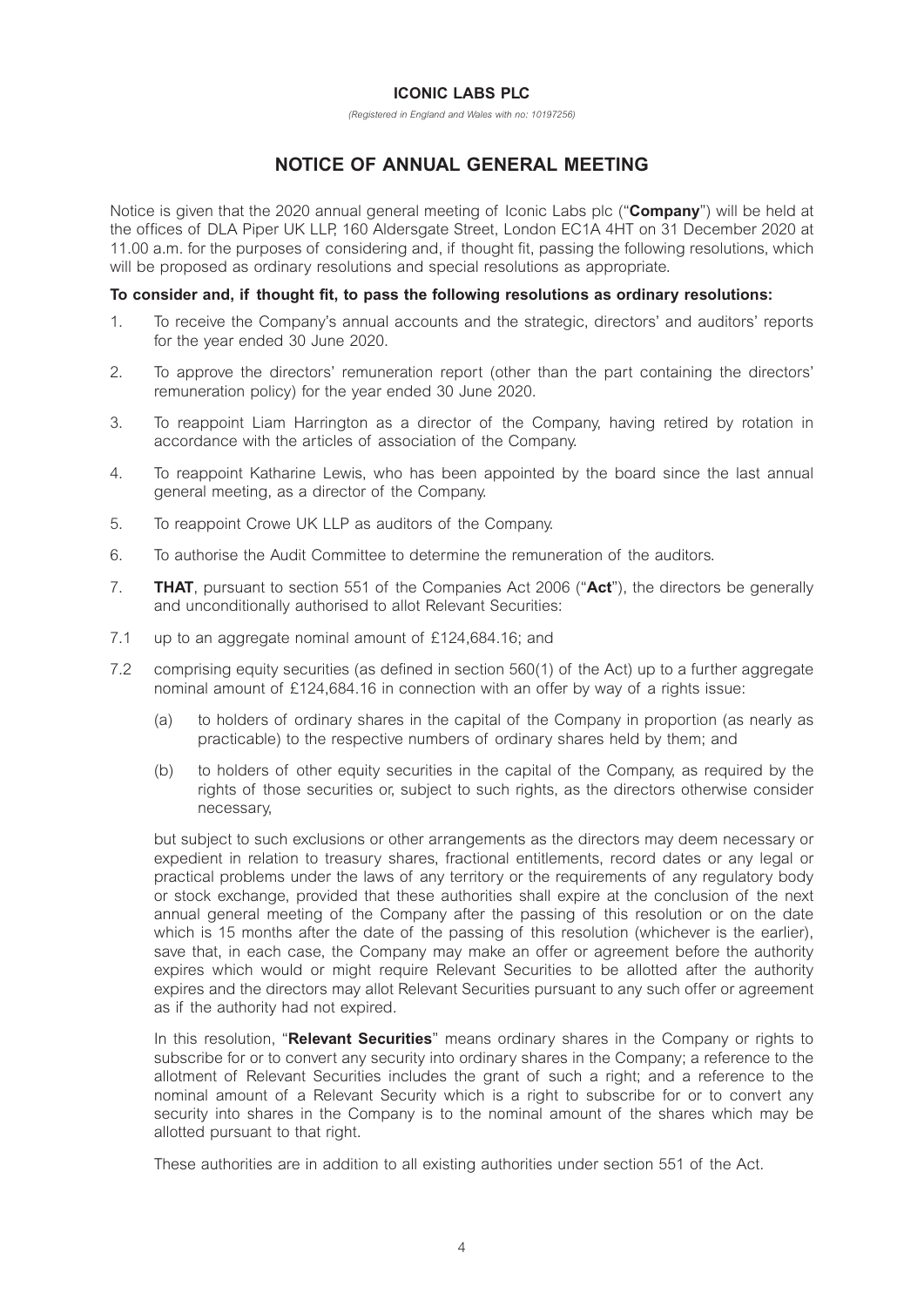# **To consider and, if thought fit, to pass the following resolutions as special resolutions:**

- 8. **THAT**, subject to the passing of resolution 7 and pursuant to section 570 of the Act, the directors be and are generally empowered to allot equity securities (within the meaning of section 560 of the Act) for cash pursuant to the authorities granted by resolution 7 as if section 561(1) of the Act did not apply to any such allotment, provided that this power shall be limited to the allotment of equity securities:
- 8.1 in connection with an offer of equity securities (whether by way of a rights issue, open offer or otherwise, but, in the case of an allotment pursuant to the authority granted by paragraph 7.2 of resolution 7, such power shall be limited to the allotment of equity securities in connection with an offer by way of a rights issue):
	- (c) to holders of ordinary shares in the capital of the Company in proportion (as nearly as practicable) to the respective numbers of ordinary shares held by them; and
	- (d) to holders of other equity securities in the capital of the Company, as required by the rights of those securities or, subject to such rights, as the directors otherwise consider necessary,

 but subject to such exclusions or other arrangements as the directors may deem necessary or expedient in relation to treasury shares, fractional entitlements, record dates or any legal or practical problems under the laws of any territory or the requirements of any regulatory body or stock exchange; and

8.2 otherwise than pursuant to paragraph 8.1 of this resolution, up to an aggregate nominal amount of £37,405.25,

 and this power shall expire at the conclusion of the next annual general meeting of the Company after the passing of this resolution or on the date which is 15 months after the date of the passing of this resolution (whichever is the earlier), save that the Company may make an offer or agreement before this power expires which would or might require equity securities to be allotted for cash after this power expires and the directors may allot equity securities for cash pursuant to any such offer or agreement as if this power had not expired.

This power is in addition to all existing powers under sections 570 of the Act.

- 9. **THAT,** pursuant to section 701 of the Act, the Company be and is generally and unconditionally authorised to make market purchases (within the meaning of section 693(4) of the Act) of ordinary shares, provided that:
- 9.1 the maximum aggregate number of ordinary shares which may be purchased is 3,740,524,804;
- 9.2 the minimum price (excluding expenses) which may be paid for an ordinary share is £0.00001;
- 9.3 the maximum price (excluding expenses) which may be paid for an ordinary share is the higher of:
	- 9.3.1 an amount equal to 105 per cent. of the average of the middle market quotations for an Ordinary Share as derived from the Daily Official List of the London Stock Exchange plc for the five business days immediately preceding the day on which the purchase is made; and
	- 9.3.2 an amount equal to the higher of the price of the last independent trade of an ordinary share and the highest current independent bid for an ordinary share on the trading venue where the purchase is carried out,

 and (unless previously revoked, varied or renewed) this authority shall expire at the conclusion of the next annual general meeting of the Company after the passing of this resolution or on the date which is 15 months after the date of the passing of this resolution (whichever is the earlier), save that the Company may enter into a contract to purchase ordinary shares before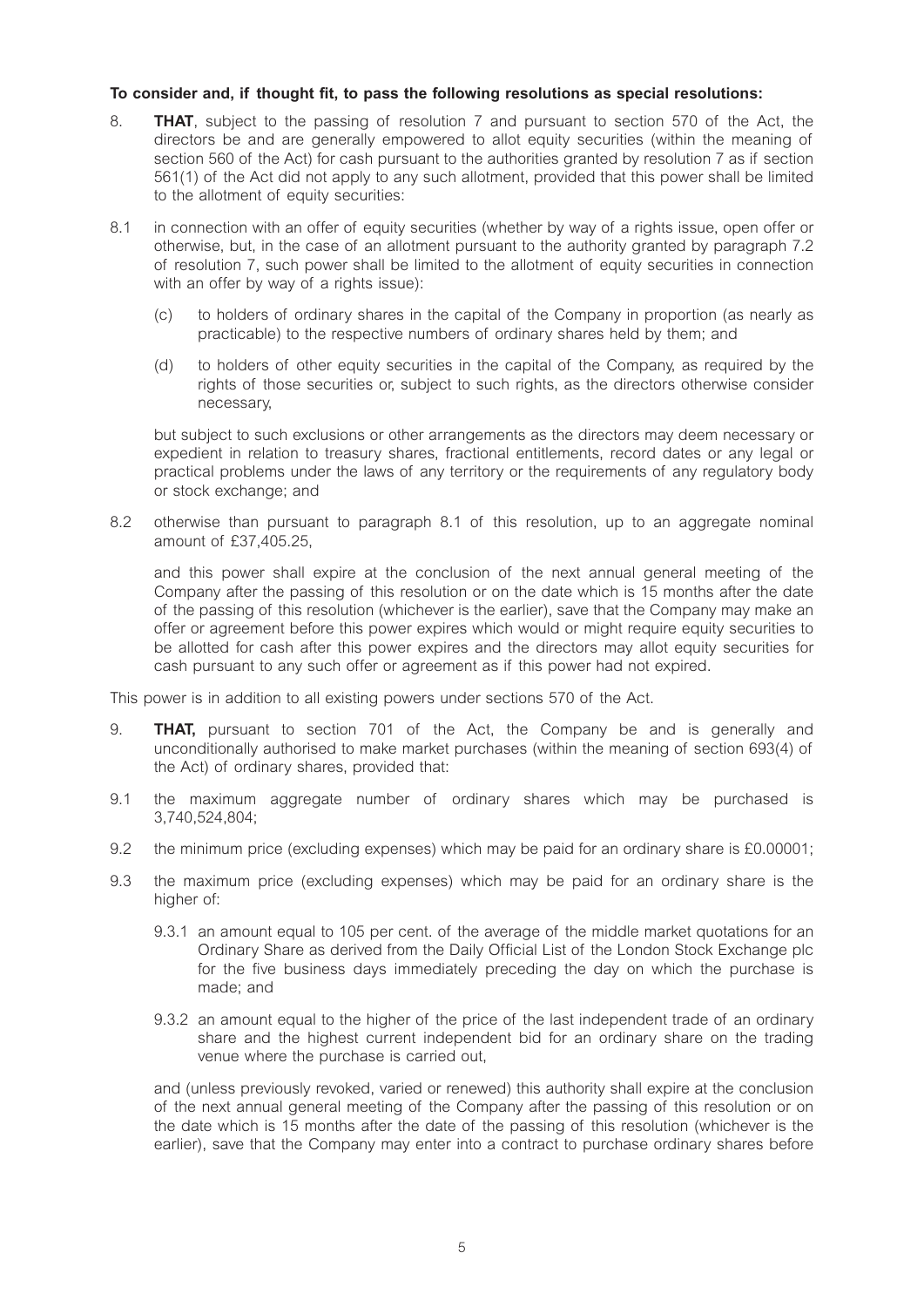this authority expires under which such purchase will or may be completed or executed wholly or partly after this authority expires and may make a purchase of ordinary shares pursuant to any such contract as if this authority had not expired.

By order of the board

**John Quinlan Chairman Chairman Chief Executive Chairman Chief Executive Chairman Chief Executive Chairman** *Chief Executive Chairman* 27-28 Eastcastle Street Street Street Street Street Street Street Street Street Street Street Street Street Street Street Street Street Street Street Street Street Street Street Street Street Str

Dated: 8 December 2020 W1W 8DH

London